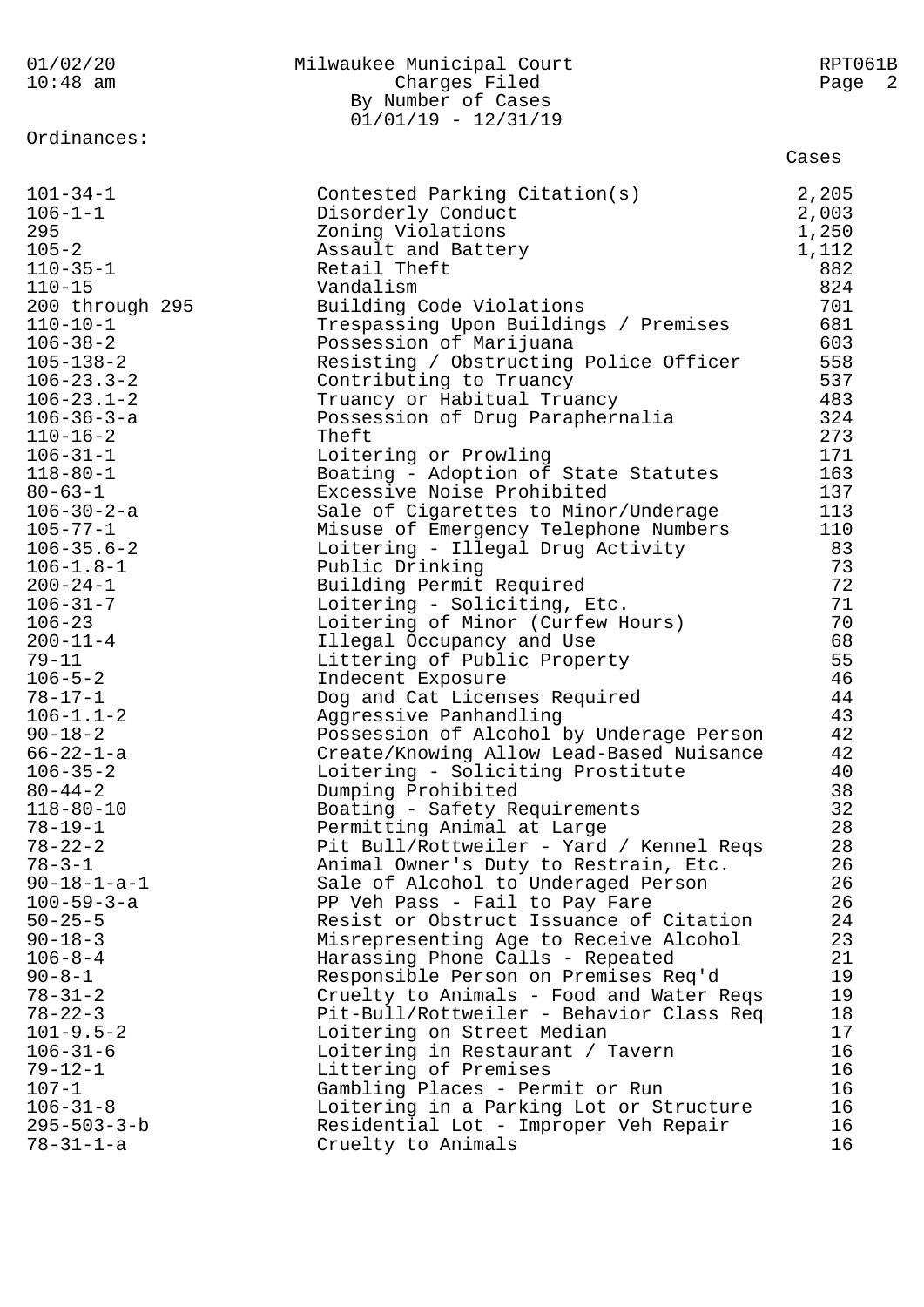01/02/20 Milwaukee Municipal Court RPT061B 10:48 am Charges Filed Page 3 By Number of Cases  $01/01/19 - 12/31/19$ Ordinances: Cases 295-503-1 Residential Lot - Land Use Violation 16 244 Signs and Outdoor Advertising 15 107-2 Gambling Gambling 15 106-11 Mashing Mashing 14 105-47-1 Sale / Discharge / Use of Fireworks 12 78-19-2 Setting Animal at Large 12 295-403-3-b Paved or Approved Surface Required 12 214-3 Adoption of Model Fire Code 11 106-8-2 Harassing Phone Call 11 90-4-10-a Class D Operator's Liquor License 11 295-603-1 Commercial Lot - Land Use Violation 10 78-23-1-a Dangerous Animal Regulations 10 106-34.5-1 Prostitution - Prohibited Conduct 10 110-15.5-1 Vandalism - Graffiti Related 10 105-78-2 Abandoned 911 Calls - Repeated 9 78-31-3-c Cruelty to Animals - Lack Proper Shelter 9 214-23-3 Smoke Alarms - Annual Testing Required 9 118-36-1 Boating - Unauth Use of Private Dock 9 106-31-2 Loitering in or near a Dwelling Area 8 110-32-1-b Fraud on Hotel or Restaurant Keeper 8 80-15 Spitting in Public Places 8 93-5-1 Secondhand MV Dealer License Req'd 8 105-34-1-a Carrying Concealed and Dangerous Weapon 8 90-15-3-a-1 Class B Premises Allow Patron After Hrs 8 78-22-1 Pit-Bull/Rottweiler - Leash Requirements 8 106-31-5 Loitering in Public Building 7 106-37-2 Frequenting An Illegal Drug House 6 295-505-4-b-4 Exceed Max Number Parked Vehicles on Lot 6 106-23.2 Contributing to Delinquency of Minor 6 106-30.5-2 Minor Purchase/Possess Cigarette/Tobacco 5 78-31-4 Cruelty to Animals - Leash Requirements 5 75-1-2-a Self-Service Laundry - Registration Req 5 80-10-6-b Chronic Nuisance Premises 5 90-18-1-a-3 Allow Consumption of Alcohol by Underage 5 110-4-1 Damaging of Public Property 5 295-505-4-b-9 Unregistered Vehicle Parked > 30 Days 5 78-31-3-a Cruelty to Animals - Lack of Shelter 5 90-19-1 Presence of Minor at Licensed Premises 5 68-21-1 Food Dealer License Required 4 214-27-4 Smoke Detectors Not Operative 4 93-47-2 Towing - Non-Consensual Requirements 4 106-31-9 Loitering on Private / Public Property 4 118-80-1 30.66(2) Boating - Speeding Over Fixed Limits 4 110-12-1-a Landlord - Forcible Entry Prohibited 4 110-32-1-a Fraud on Hotel or Restaurant 4 105-50-1 Synthetic Marijuana Poss/Sale/Use Prohib 4 200-42-2-d Illegal Occupancy -- No Cert / Unfit 4 118-80-7 Swimming within Harbor Where Prohibited 4 101-20-1 Unnecessary Vehicle Noises Prohibited 4 275 Building Maintenance 4 92-11.5-1 Secondhand Sales - Article Not Owned 3 105-48-1 Smoking Prohibited - Adoption State Law 3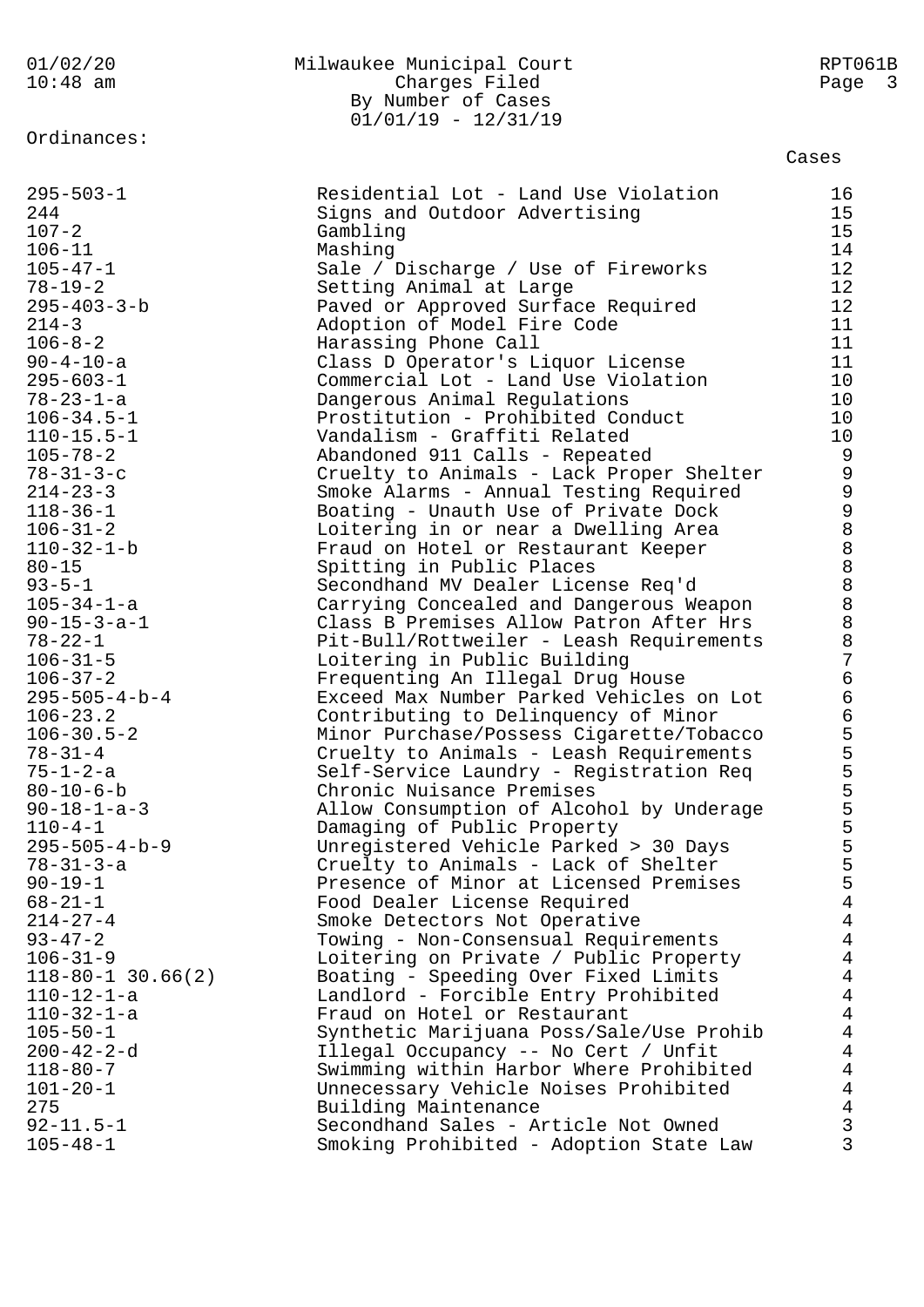| 01/02/20<br>$10:48$ am                     | Milwaukee Municipal Court<br>Charges Filed                                    | RPT061B<br>Page 4                                                               |
|--------------------------------------------|-------------------------------------------------------------------------------|---------------------------------------------------------------------------------|
|                                            | By Number of Cases<br>$01/01/19 - 12/31/19$                                   |                                                                                 |
| Ordinances:                                |                                                                               | Cases                                                                           |
|                                            |                                                                               |                                                                                 |
| $295 - 803 - 1$                            | Industrial Lot - Land Use Violation                                           | 3                                                                               |
| $110 - 18 - 1$                             | Tapping of Public Utilities Prohibited                                        |                                                                                 |
| $110 - 10 - 2 - b$                         | Trespass to Buildings Carrying Firearm                                        |                                                                                 |
| $63 - 3$                                   | Park Hour Violation                                                           |                                                                                 |
| $118 - 36$                                 |                                                                               |                                                                                 |
| $118 - 80 - 10A$                           |                                                                               |                                                                                 |
| $90 - 18 - 1 - c$<br>$90 - 19 - 2 - a - 1$ | Underage Attempt/Procure Alcohol                                              |                                                                                 |
| $106 - 30 - 3 - e$                         | Allow Underage on Premises<br>Sell Cig in Package/Container w/o Stamp         |                                                                                 |
| $78 - 29 - 1$                              | Animal Disturbing Peace                                                       | 3<br>3<br>3<br>3<br>3<br>3<br>3<br>3<br>3<br>2<br>2<br><br><br><br><br><br><br> |
| $79 - 10 - 2$                              | Littering on Street by Motor Vehicle                                          |                                                                                 |
| $106 - 23 - 2$                             | Responsibility of Parents (Curfew)                                            | $\overline{a}$                                                                  |
| $101 - 5.5 - 1 - a$                        | Excessive Size/Weight/Load Permit Req'd                                       | $\overline{a}$                                                                  |
| $78 - 31 - 1 - b$                          | Abandon/Transport Animal in Cruel Manner                                      | $\overline{a}$                                                                  |
| $105 - 66 - 1$                             | Repairing Motor Vehicle on Street                                             | $\overline{a}$                                                                  |
| $110 - 12 - 1 - b$                         | Tenant - Denial of Access to Landlord                                         | $\overline{a}$                                                                  |
| $90 - 32 - 1$                              | Fraud on Tavernkeeper                                                         | $\overline{a}$                                                                  |
| $80 - 49 - 3$                              | Certain Vehicles Prohibited                                                   | $\frac{2}{2}$                                                                   |
| $102 - 7 - 1$                              | Bicycle - Riding on Public Ways                                               |                                                                                 |
| $93 - 45 - 1$                              | Recycle/Salvage/Tow - Lic Stickers/Sign                                       | $\overline{a}$                                                                  |
| $78 - 31 - 8 - a$                          | Cruelty to Animals - Left in Parked Veh                                       | $\sqrt{2}$                                                                      |
| $102 - 9 - 2$                              | Bicycle - Lack of Eqmt for Oper in Dark                                       | $\sqrt{2}$                                                                      |
| $214 - 23 - 1$                             | Smoke Alarms - 10 Yr Battery Required                                         | $\overline{a}$                                                                  |
| $106 - 31 - 4$                             | Loitering in or near School                                                   | $\overline{a}$<br>$\overline{a}$                                                |
| $105 - 49 - 1$                             | Smoking Prohibited on City Property                                           | $\overline{a}$                                                                  |
| $104 - 7 - 1$<br>$78 - 19 - 3$             | False Fire Alarm<br>Animal Litter Nuisance                                    | $\overline{a}$                                                                  |
| $68 - 9 - 6 - c$                           | Food License - Inspect Placard Posting                                        | $\overline{c}$                                                                  |
| $106 - 8 - 1$                              | Obscene Phone Call                                                            | $\overline{2}$                                                                  |
| $78 - 31 - 3 - d$                          | Cruelty to Animals - Kept in Garage/Shed                                      | $\overline{2}$                                                                  |
| 99999                                      | Municipal Violation                                                           | 2                                                                               |
| $110 - 11 - 2 - a$                         | Refusing to Pay Bus Fare                                                      | $\overline{2}$                                                                  |
| $225 - 3 - 4$                              | Plumbing - Permit Req'd                                                       | $\overline{a}$                                                                  |
| $95 - 2 - 2 - a$                           | Transient Merchants - License Required                                        | $\overline{a}$                                                                  |
| $106 - 30.2 - 2 - a$                       | Sale of eCigarettes to Minor/Underage                                         | $\overline{2}$                                                                  |
| $106 - 30 - 3 - c$                         | Sell Cig in Package/Container w/o Stamp                                       | $\overline{c}$                                                                  |
| $85 - 23 - 4 - a$                          | Licensed Estab - Exceeding Occupy Limit                                       | $\overline{2}$                                                                  |
| $104 - 15$                                 | Obstruct Police/Fireman During Fire                                           | $\overline{c}$                                                                  |
| $78 - 27 - 1$                              | Failure to Surrender Rabid Animal                                             | $\overline{c}$                                                                  |
| $68 - 25 - 2$                              | Food Peddlers License Required                                                | $\overline{2}$<br>$\overline{2}$                                                |
| $66 - 22 - 4 - h - 1$<br>$105 - 69 - 2$    | Permit Required to Conduct Lead Reduc.                                        | $\overline{a}$                                                                  |
| $108 - 5 - 1 - a$                          | Smelling / Inhaling Harmful Substance<br>Public Dance Hall - License Required | $\overline{2}$                                                                  |
| $200 - 51.7 - 4 - a$                       | Registration Stmt Regd - Vacant Building                                      | $1\,$                                                                           |
| $90 - 3 - 2$                               | Distrib Alcohol at Unlicensed Premises                                        | $\mathbf{1}$                                                                    |
| $200 - 20 - 2$                             | Unlawful Eviction                                                             | $\mathbf 1$                                                                     |
| $90 - 3 - 1$                               | Liquor License Required                                                       | $1\,$                                                                           |
| $118 - 80 - 5$                             | Boating - Littering the Waterways                                             | $\mathbf{1}$                                                                    |
| $75 - 23 - 5 - a$                          | Tattoo / Body Pierce - License Required                                       | $\mathbf{1}$                                                                    |
| $101 - 20.7 - 3$                           | Spectating Prohibited - Illegal Race/Spd                                      | $\mathbf{1}$                                                                    |
| $66 - 12 - 9 - g$                          | Conduct Asbestos Abatement w/o Permit                                         | $\mathbf 1$                                                                     |
| $90 - 21$                                  | Disorderly Premises Prohibited                                                | $\mathbf{1}$                                                                    |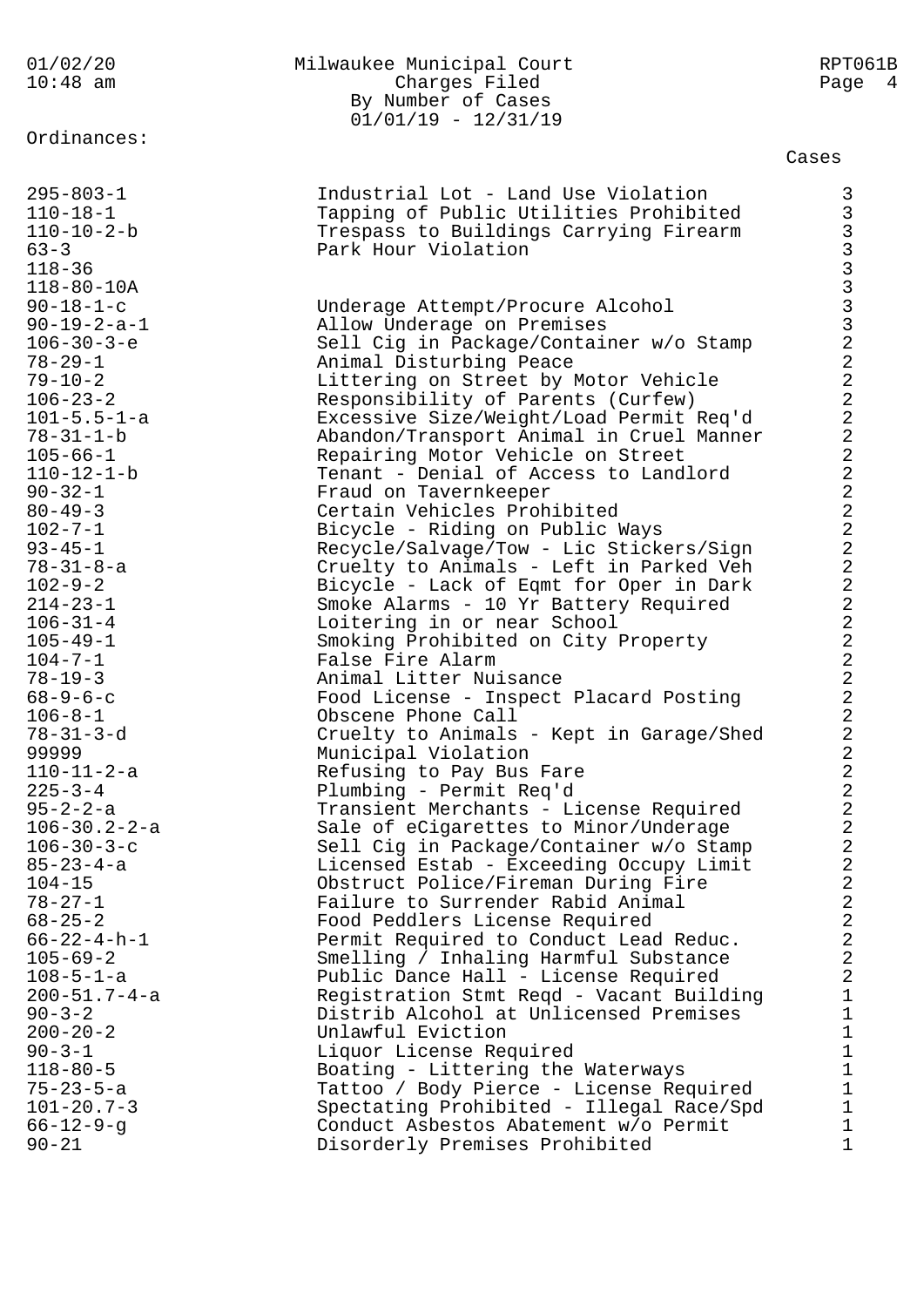Ordinances:

## 01/02/20 Milwaukee Municipal Court RPT061B 10:48 am Charges Filed Page 5 By Number of Cases 01/01/19 - 12/31/19

| $92 - 3 - 2$<br>$118 - 80 - 10 - C$ | Secondhand MV Dealer - License Required  | 1<br>$\mathbf 1$                             |
|-------------------------------------|------------------------------------------|----------------------------------------------|
| $79 - 40 - 1$                       | Unauthorized Removal of Recyclables      | $1\,$                                        |
| $93 - 29 - 1$                       | Recycle/Salvage/Tow - Chg to be Reported |                                              |
| $105 - 45 - 4$                      | Possession of Laser Pointer by Minor     | $\begin{array}{c} 1 \\ 1 \end{array}$        |
| $100 - 59 - 1 - a$                  | PP Vehicle - License to Be Exhibited     | $\mathbf{1}$                                 |
| 252                                 | General Requirements                     | $\mathbf 1$                                  |
| $90 - 26 - 3$                       | Restricts Unlicensed Persons - Class B/C | $1\,$                                        |
| $93 - 31$                           | Recycle/Salvage/Tow - Change of Vehicle  | $\mathbf 1$                                  |
| $79 - 5.7 - 1$                      | Waste Containers - Addition to Contents  | $\mathbf{1}$                                 |
| $90 - 27 - 1 - d$                   | Licensed Premises - Safe Egress Required | $\mathbf 1$                                  |
| $110 - 10 - 3$                      | Trespassing Upon Streetcar/Vehicle/Train | $\mathbf{1}$                                 |
| $66 - 12 - 9 - k$                   | Fail to Act Results in Asbestos Exposure | $\mathbf 1$                                  |
| $225 - 2 - 1$                       | Plumbing - License & Registration Req'd  | $\mathbf 1$                                  |
| $100 - 59 - 13$                     | PP Vehicle - Daily Trip Records Req'd    | $\mathbf 1$                                  |
| $79 - 14 - 2$                       | Unauth Use of Neighborhood Dumpsters     | $\mathbf 1$                                  |
| $106 - 21 - 4$                      | Theft of Library Material                | $\mathbf{1}$                                 |
| $78 - 7 - 2 - a$                    | Animal Fancier Permit Required           | $\mathbf 1$                                  |
| $90 - 18 - 1 - a - 2$               | Sale/traffic Alcohol to Underaged Person |                                              |
| $105 - 75 - 15 - a$                 | Excessive False Alarms                   | $\begin{array}{c} 1 \\ 1 \end{array}$        |
| $90 - 27 - 1$                       | Licensed Premises - Open Entry Required  | $\mathbf 1$                                  |
| $106 - 51 - 3$                      | Designated Offender - Not Prev Domiciled | $\mathbf{1}$                                 |
| $68 - 5 - 3$                        | Food License - Right to Inspect Estab    | $1\,$                                        |
| $78 - 23 - 3 - b$                   | Dangerous Animal - Pen / Kennel Reqs     | $\mathbf 1$                                  |
| $80 - 63 - 2$                       | Noise Constituting a Nuisance            | $\mathbf{1}$                                 |
| $95 - 1 - 2$                        | Direct Sellers License Required          | $\mathbf 1$                                  |
| $84 - 45 - 3 - a$                   | Filling Station - License Required       | $\mathbf 1$                                  |
| $90 - 16 - 1$                       | Display of License - Posting Required    |                                              |
| $106 - 30 - 2 - A$                  |                                          | $\begin{array}{c}\n1 \\ 1 \\ 1\n\end{array}$ |
| $90 - 18 - 1 - A - 1$               |                                          |                                              |
| $68 - 21 - 1 - a$                   | Food Dealer License Required             |                                              |
| $108 - 23$                          | Hours for Public Entertainment Regs      | $\mathbf{1}$                                 |
| Sub Total:                          |                                          | 14,840                                       |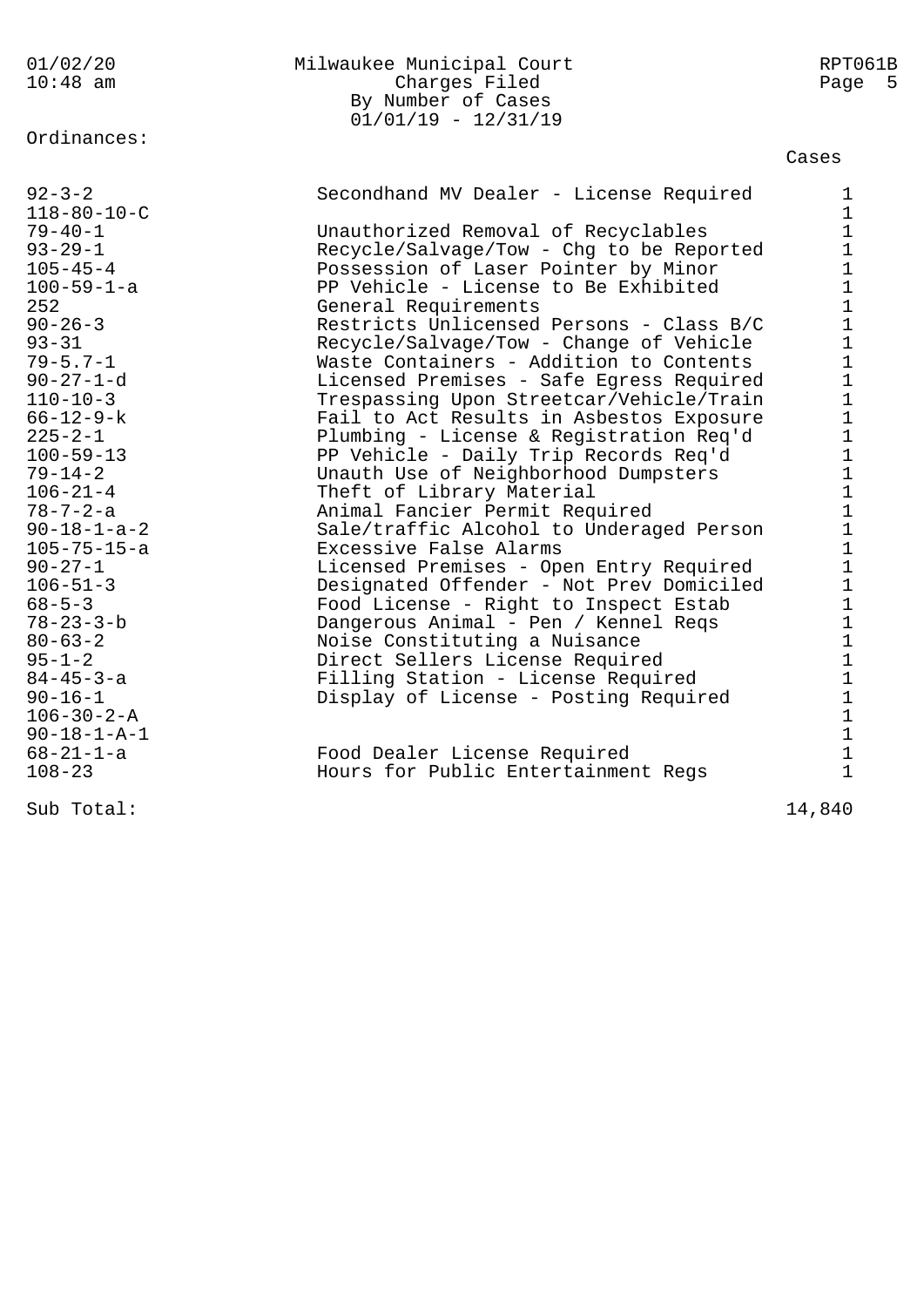| 01/02/20<br>$10:48$ am  | Milwaukee Municipal Court<br>Charges Filed<br>By Number of Cases<br>$01/01/19 - 12/31/19$ | RPT061B<br>Page<br>- 6 |
|-------------------------|-------------------------------------------------------------------------------------------|------------------------|
| State Statutes:         |                                                                                           | Cases                  |
| 346.57(5)               | Exceeding Speed Zones/Posted Limits                                                       | 7,871                  |
| 343.44(1)(a)            | Operating After Suspension                                                                | 7,235                  |
| 344.62(1)               | Operate Motor Vehicle without Insurance                                                   | 5,722                  |
| 341.04(1)               | Non-Registration of Vehicle                                                               | 3,718                  |
| 343.05(3)(a)            | Operate w/o Valid License                                                                 | 1,890                  |
| 346.37(1)(c)1           | Violate Red Traffic Light                                                                 | 1,756                  |
| 341.03(1)               | Oper Veh After Sus/Rev or Can of Reg                                                      | 1,383                  |
| 346.46(1)               | Fail/Stop at Stop Sign                                                                    | 1,281                  |
| 347.48(2m)(b)           | Vehicle Operator Fail/Wear Seat Belt                                                      | 1,061                  |
| 346.63(1)(a)            | Operating While Intoxicated                                                               | 705                    |
| 346.04(2)               | Failure To Obey Traffic Officer/Signal                                                    | 632                    |
| 344.62(2)               | Operate Motor Vehicle w/o Proof of Ins                                                    | 541<br>532             |
| 346.57(2)<br>341.61(2)  | Unreasonable and Imprudent Speed<br>Display Unauth. Veh. Registration Plate               | 487                    |
| 343.44(1)(b)            | Operating After Revocation                                                                | 467                    |
| 346.63(1)(b)            | Operating While Intoxicated - BAC .1%+                                                    | 380                    |
| 346.62(2)               | Reckless Driving-Endanger Safety                                                          | 361                    |
| 347.09(1)(a)            | Operate Motor Vehicle w/o 2 Headlights                                                    | 332                    |
| 346.675(1)              | Veh Owner Liability-Hit and Run                                                           | 314                    |
| 346.89(1)               | Inattentive Driving                                                                       | 311                    |
| 347.48(4)(am)           | Safety Belt Violations-Child                                                              | 307                    |
| 347.14(1)               | Operate Vehicle w/o Stopping Lights                                                       | 290                    |
| 346.18(2)               | Fail/Yield while Making Left Turn                                                         | 281                    |
| 346.18(3)               | Fail/Yield Right/Way from Stop Sign                                                       | 263                    |
| 346.94(12)              | Driving on Bicycle Lane or Way                                                            | 256                    |
| 341.15(1)               | Fail/Display Vehicle License Plates                                                       | 246                    |
| 346.57(4)(e)            | Speeding on City Highway                                                                  | 235                    |
| 347.13(1)               | No Tail Lamp/Defective Tail Lamp-Night                                                    | 210                    |
| 346.13(1)               | Unsafe Lane Deviation                                                                     | 179                    |
| TR305.32(4)(b)2         | Illegal Window Tint                                                                       | 163                    |
| 343.305(9)(a)           | Refusal                                                                                   | 143                    |
| 346.08<br>346.14(1)     | Unsafe Passing on Right<br>Automobile Following Too Closely                               | 137<br>136             |
| 343.43(1)(d)            | Violate Driving License Restrictions                                                      | 128                    |
| 346.70(1)               | Failure to Notify Police of Accident                                                      | 113                    |
| 346.57(3)               | Driving too Fast for Conditions                                                           | 110                    |
| 346.68                  | Hit and Run-Unattended Vehicle                                                            | 110                    |
| 346.06                  | Meeting of Vehicle-Wrong Side                                                             | 106                    |
| 346.04(1)               | Fail/Obey Traffic Officer Signal/Order                                                    | 103                    |
| 347.06(1)               | Operation w/o Required Lamps Lighted                                                      | 100                    |
| 346.39(1)               | Fail/Stop for Flashing Red Signal                                                         | 99                     |
| 346.175(1)(a)           | Owners Liability-Flee/Elude Officer                                                       | 96                     |
| TR305.34(6)             | Illegal Materials on Windshield                                                           | 96                     |
| 347.48(2m)(d)           | Ride in Vehicle w/o Wearing Seat Belt                                                     | 94                     |
| 347.48(2m)(c)           | Operator Fail/Have Passenger/SeatBelted                                                   | 85                     |
| TR327.03(5)             | Interstate/Intrastate Driving Rqmts                                                       | 82                     |
| 346.37(1)(c)3           | Illegal Right Turn on Red                                                                 | 81                     |
| 346.10(2)               | Passing at Intersection                                                                   | 80                     |
| 343.18(1)               | Operate w/o Carrying License                                                              | 77                     |
| 346.24(1)<br>346.935(3) | FYR to Pedestrian/uncontroll. Intersect<br>Keep Open Intoxicants in MV                    | 75<br>72               |
| 346.23(1)               | Fail/Yield at Controlled Intersection                                                     | 65                     |
|                         |                                                                                           |                        |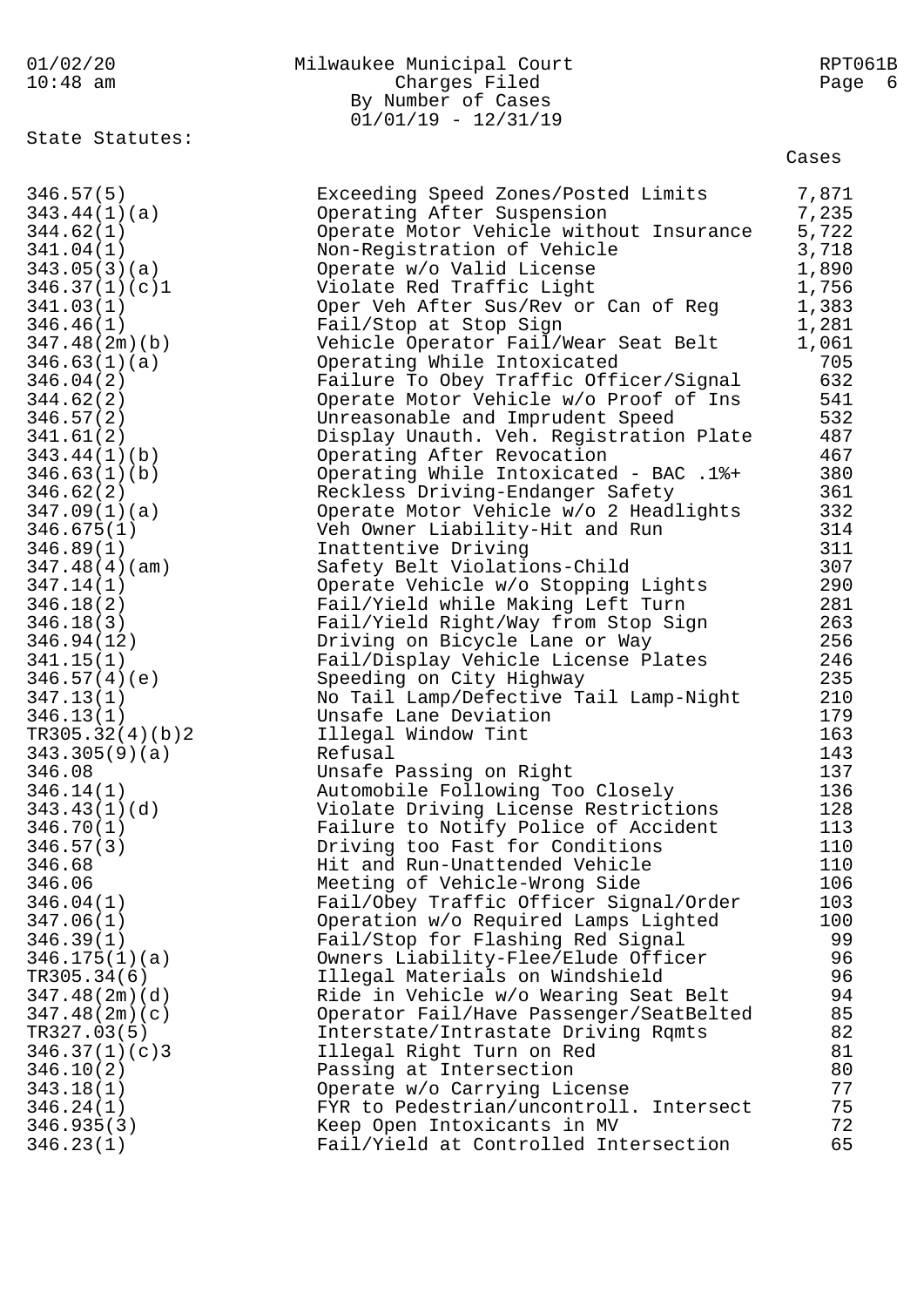## 01/02/20 Milwaukee Municipal Court RPT061B 10:48 am Charges Filed Page 7 By Number of Cases 01/01/19 - 12/31/19

State Statutes:

| 346.63(1)(am)  | Operat. w/ Detectable Level Ctrld Substn | 65 |
|----------------|------------------------------------------|----|
| 346.935(2)     | Possess Open Intoxicants in MV           | 58 |
| 347.13(3)      | Operate Vehicle w/o Registration Lamps   | 53 |
| 341.15(2)      | Improperly Attached License Plates       | 53 |
| 346.34(1)(b)   | Fail to Signal Turn                      | 51 |
| 341.15(3)(a)   | Improper Display/Plates (No Plates)      | 50 |
| 346.19(1)      | Fail/Yield to Stop for Emergency Vehicle | 49 |
| TR305.15(5)    | Fail/Maintain High-Mounted Stop Lamp     | 47 |
| 346.05(1)      | Operating Left of Center Line            | 46 |
| 346.87         | Unsafe Backing of Vehicle                | 46 |
| 346.31(3)(b)   | Improper Left Turn/Intersection          | 45 |
| 346.34(1)(a)3  | Unsafe Turn-w/o Reasonable Safety        | 44 |
| 346.31(2)      | Improper Right Turn                      | 44 |
| 346.15         | Driving Wrong Way on Divided Highway     | 43 |
| 342.15(5)      | Failure to Transfer Vehicle Title        | 41 |
| TR305.32(6)    | Rear Side Window Excessive Tinting       | 38 |
| 346.09(1)      | Passing into Oncoming Traffic            | 38 |
| TR305.34(3)    | Cracked/Damaged Vehicle Windshield       | 38 |
| 346.69         | Hit and Run-Property Adjacent to Highway | 36 |
| 346.04(3)      | Vehicle Operator Flee/Elude Officer      | 33 |
| 346.31(1)      | Fail to Follow Indicated Turn            | 33 |
| 346.18(5)      | Fail/Yield Rt/Way from Parked Position   | 32 |
| 346.34(1)      | Fail/Signal Turn/Unsafe Turn             | 32 |
| 346.32         | Improper Turn into Driveway/Private Road | 31 |
| 343.45(2)      | Permit Unauthorized Person to Drive      | 31 |
| 346.37(1)(b)   | Violate Yellow Traffic Signal            | 30 |
| TR305.32(5)(b) | Rear Window Excessive Tinting            | 27 |
| 346.94(2)      | Racing on Highway                        | 27 |
| 343.05(3)(b)   | Operate Motorcycle w/o Valid License     | 26 |
| 346.54         | Improper Parking/Standing of Vehicle     | 25 |
| TR305.32(2)    | Front Driver's Side Window not Operate   | 25 |
| 346.70(2)      | Duty/Report Accident (Report Req'mt)     | 25 |
| 341.61(4)      | Possess Fraud. Obtained Registration     | 23 |
| 341.15(3)(b)   | Improper Display/Plates (Hard to See)    | 22 |
| 346.13(3)      | Deviation From Designated Lane           | 22 |
| 341.04(2)      | Improper Registration of Vehicle         | 22 |
| 348.17(1)      | Violation of Special Weight Limits       | 21 |
| 346.24(2)      | Sudden Pedes/Bike Movement into Traffic  | 21 |
| 341.55(1)      | Dealer Misuse/Dealer Vehicle Plates      | 21 |
| 347.39(1)      | Operate Motor Veh. w/o Adequate Muffler  | 20 |
| 341.62         | Display False Vehicle Registration Plate | 20 |
| 346.18(4)      | Fail/Yield when Emerging from Alley      | 20 |
| 346.18(1)      | Fail/Yield at Uncontrolled Intersection  | 19 |
| TR327.03(1)    | Fed Reg/Safety - General                 | 19 |
| 343.22(1)      | Fail/Notify DMV of Address/Name Change   | 19 |
| 347.12(1)(a)   | Approaching Operator Fail/Dim MultiBeams | 17 |
| 343.305(9)(am) | Refusal                                  | 17 |
| 346.09(3)      | Passing in No-Passing Zone               | 17 |
| 346.57(4)(a)   | Speeding in School Zones                 | 16 |
| TR305.26(1)    | Fail/Equip Required Mirrors              | 15 |
| 346.67(1)      | Hit and Run                              | 15 |
| 346.37         | Violate Traffic-Control Signal           | 15 |
|                |                                          |    |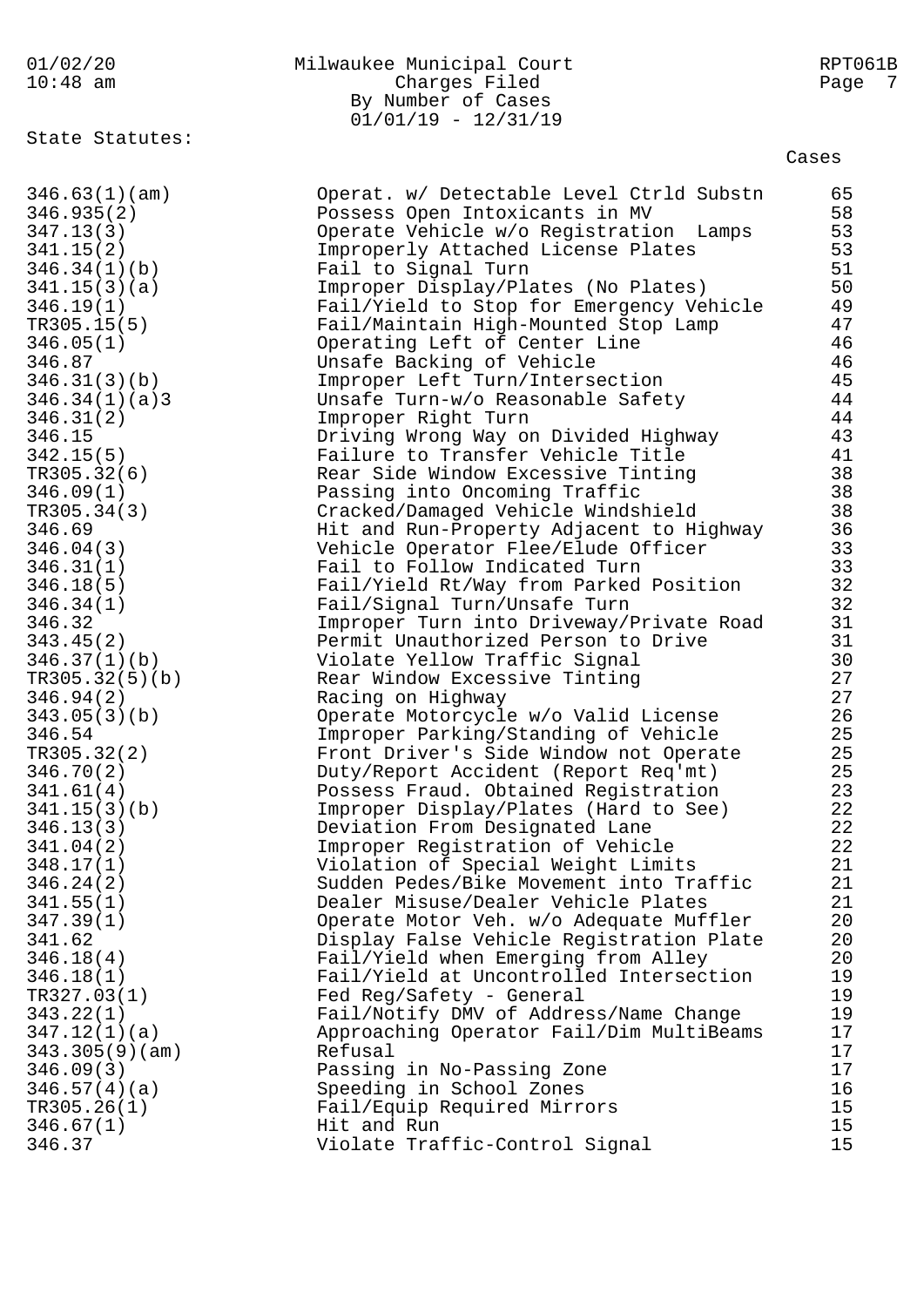## 01/02/20 Milwaukee Municipal Court RPT061B 10:48 am Charges Filed Page 8 By Number of Cases 01/01/19 - 12/31/19

State Statutes:

|                 |                                          | capco                                 |
|-----------------|------------------------------------------|---------------------------------------|
| 347.06(3)       | Unclean/Defective Lights or Reflectors   | 15                                    |
| 346.31(3)       | Improper Left Turn                       | 15                                    |
| 346.075(2)      | Improper Passing of Stopped Bus          | 15                                    |
| 346.33(1)(a)    | Unlawful U/Y Turn-Control. Intersection  | 14                                    |
| 341.15(1m)(a)   | Fail/Attach Rear Regis. Decal/Tag        | 13                                    |
| 347.413(1)      | IID Tampering/Failure to Install         | 13                                    |
| TR327.03(4)     | Violation of Out of Service Notice       | 13                                    |
| 346.33(1)(c)    | Unlawful U/Y Turn-Highway MidBlock       | 13                                    |
| 341.61(3)       | Alter Veh. Registration Plate/Sticker    | 12                                    |
| TR305.26(3)     | Cracked/Damaged/Poor Reflect on Mirror   | 12                                    |
| 346.29(2)       | Standing on Roadway                      | 11                                    |
| 346.07(2)       | Unsafe Cutting in When Passing           | 11                                    |
| 346.195(1)      | Owner Liability-Fail/Yield to ER Vehicle | 10                                    |
| TR305.18(1)(a)  | Fail/Equip Required Bumper               | 10                                    |
|                 |                                          | 10                                    |
| 346.14(1m)      |                                          |                                       |
| 347.35(1)       | Operate Motor Vehicle w/o Capable Brakes | $\overline{9}$                        |
| TR305.30(2)     | Vehicle Tires w/Less Than 2/3 Inch Tread | $\begin{array}{c} 9 \\ 9 \end{array}$ |
| TR305.19(1)     | Fail/Maintain Door/Hood Trunk Lid        |                                       |
| 346.18(6)       | Fail/Yield for Yield Sign                | $\,8\,$                               |
| 347.07(2)(b)    | Operate Vehicle w/ NonRed Taillights     | $\,8\,$                               |
| 347.10(2)       | Other Headlamp Equipment Violations      | $\,8\,$                               |
| 343.07(1g)(a)3  | GDL Passenger Violation                  | $\,8\,$                               |
| 347.12(1)       | Failure to Dim Headlights                | $\,8\,$                               |
| 347.489(1)      | Operate Bike/Cycle w/o Lights/Reflectors | $\overline{7}$                        |
| 346.92(1)       | Driving with Person Riding Illegally     | 7                                     |
| 346.89(3)(a)    | Operating while E-Mailing or Texting     | $\sqrt{ }$                            |
| 343.085(2m)(a)1 | Prob Licensee Oper Veh w/other person    | $\sqrt{ }$                            |
| 346.53(6)       | Parking/Standing where Prohibited        | $\sqrt{ }$                            |
| 347.39(2)       | Equip Motor Vehicle with Illegal Muffler | $\sqrt{ }$                            |
| 342.15(4)(b)    | Transferor Fail/Remove Vehicle Plates    | $\sqrt{ }$                            |
| 343.07(1g)(a)1  | GDL Passenger Violation                  | $\boldsymbol{7}$                      |
| 346.94(1)       | Driving on Sidewalk                      | $\epsilon$                            |
| TR101.02(2)(j)  | Unnecessary Acceleration                 | $\epsilon$                            |
| TR305.26(4)     | Inadequate Mirror(s)                     | $\sqrt{6}$                            |
| 346.24(3)       | Passing Vehicle Stopped for Pedestrian   | $\sqrt{6}$                            |
| 346.33(1)(b)    | Unlawful U/Y Turn - Midblock             | 6                                     |
| 347.25(4)       | Equip NonPolice Veh. w/ Blue Lights      | 6                                     |
| 346.34(1)(a)1   | Unsafe Turn-At Intersection              | 6                                     |
| 342.15(6)(a)    | Failure of Transferee to Obtain Title    | $\epsilon$                            |
| 346.465(1)      | Veh.Owner Liable/Fail/Obey School Guard  | $\epsilon$                            |
| 341.61(5)       | Possess Counterfeit Registration         | $\epsilon$                            |
| 347.38(1)       | Defective Horn or Unnecessary Use        | 5                                     |
| 346.63(2m)      | Violate Absolute Sobriety Law            | 5                                     |
| 346.34(2)       | Fail/Signal Stop/Slowing                 | 5                                     |
| 343.52(1m)      | Fraudulent Use of Special ID Card        | 5                                     |
| 343.45(1)       | Permit Unauthorized Minor to Drive       | 5                                     |
| TR305.16(2)     | Fail/Properly Maintain Tail Lamps        | 5                                     |
| 346.92(2)       | Riding Illegally on Vehicle              | 5                                     |
| 346.88(3)(b)    | Obstructed Driver's Vision-Front View    | $\,4$                                 |
| 347.41          | Defective Speedometer                    | $\overline{4}$                        |
| 346.94(9)       | Alighting From/Boarding Moving Vehicle   | 4                                     |
| 194.41(1)       | Motor Carrier No Insurance on File       | 4                                     |
|                 |                                          |                                       |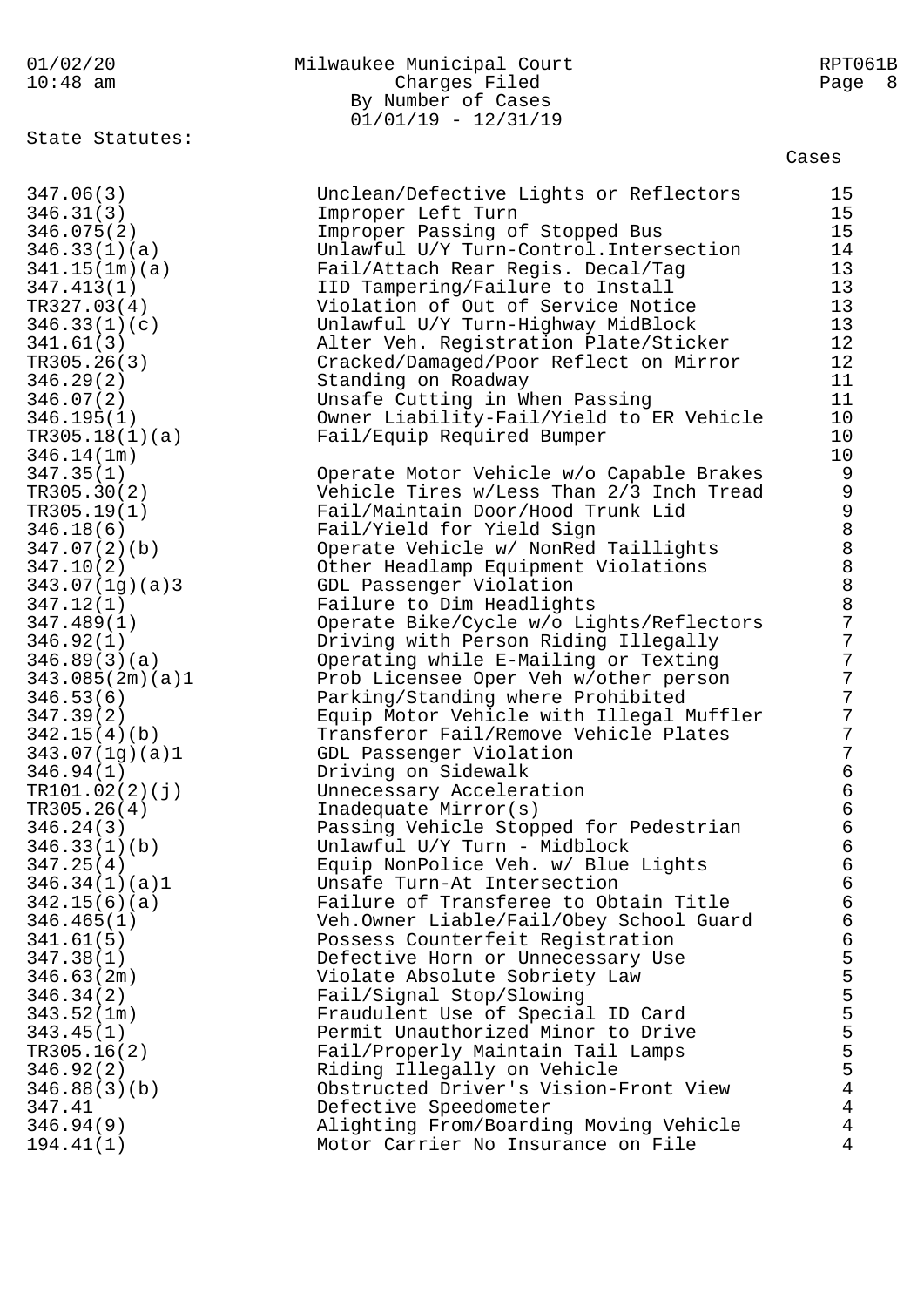State Statutes:

# 01/02/20 Milwaukee Municipal Court RPT061B 10:48 am Charges Filed Page 9 By Number of Cases 01/01/19 - 12/31/19

| 346.51(1)       | Improper Parking On/Off Roadway           | $\overline{4}$                               |
|-----------------|-------------------------------------------|----------------------------------------------|
| TR305.18(2)(c)  | Damaged/Distorted Vehicle Bumpers         | $\overline{4}$                               |
| TR305.11(3)(b)  | Fail/Maintain Headlamps                   | $\overline{4}$                               |
| 341.15(3)(c)    | Improper Display/Plates (Illegible)       | $\overline{4}$                               |
| 347.07(2)(a)    | Operate Vehicle w/ NonWhite Headlights    | $\overline{4}$                               |
| 347.40(1)       | Operate Vehicle w/o Rearview Mirror       | $\overline{4}$                               |
| 346.63(2)(A)1   |                                           |                                              |
|                 |                                           |                                              |
| TR305.11(1)(a)  | Fail/Equip with Proper Headlamps          |                                              |
| 347.485(2)      | Operate Cycle without Eye Protection      |                                              |
| 23.33(4)(d)     | ATV-Operation on Roadway                  |                                              |
| 341.11(4)       | No Display of Registration Certificate    |                                              |
| 341.335(1)      | Fail/Notify DMV of Address Change         |                                              |
| 341.55(2)       | Use Dealer Plate/Veh. Not Dealer-Owned    |                                              |
| TR325.02(4)     | Vehicle Equipment Violations              |                                              |
| 346.57(4)(em)   | Speeding on City Service Road             |                                              |
| 347.485(1)(a)   | Minor Operate Motorcycle w/o Headgear     |                                              |
| TR327.03(2)     | Age, Waiver of Physical Disqualification  |                                              |
| 194.23(1)       | Motor Carrier Fail/Obtain Certificate     |                                              |
| 346.94(20)(a)   | Opening Car Door on Highway-Adult         |                                              |
| 346.935(1)      | Drink Open Intoxicants in MV              |                                              |
| 341.266(2)(e)3  | Special Interest Veh. Operation Violation |                                              |
| 346.46          | Fail to Stop/Improper Stop at Stop Sign   |                                              |
| TR305.09(6)     | Cracked/Broken Lenses/Reflectors          |                                              |
| 347.12(1)(b)    | Following Operator Fail/Dim MultiBeams    |                                              |
| 346.072(1m)(b)  | Fail/Slow Vehicle - Pass Stop Emerg Veh   |                                              |
| 347.26(6)(b)    | Tow Truck Warning Lamp Reqm'ts            |                                              |
| 346.20(1)       | Fail/Yield to Funeral Procession          |                                              |
| TR305.30(9)     | Vehicle Rim-Loose/Missing Nut/Lug Bolt    |                                              |
| 346.63(2)(a)1   | Cause Injury/Operating While Intoxicated  | $\boldsymbol{2}$                             |
|                 |                                           | $\sqrt{2}$                                   |
| TR305.19(2)(b)  | Hood Has Protrusion Over 3 Inches         |                                              |
| 346.072(1m)(a)  | Fail/Move Vehicle - Pass Stop Emerg Veh   | $\boldsymbol{2}$                             |
| 346.33(1)(f)    | Improper U-Turn - Unsafe or Interfere     | $\overline{2}$                               |
| TR305.20(1)     | Fail/Properly Maintain Exhaust System     | $\overline{2}$                               |
| 194.34(1)       | Contract Motor Carrier Fail/License       | $\boldsymbol{2}$                             |
| 346.595(4)      | Passenger Riding in Front on Motorcycle   | $\overline{2}$                               |
| 346.18(7)(a)    | Fail/Yield when Entering Alley            | $\overline{2}$                               |
| 343.44(1)(c)    | Driving While Out-Of-Service              | $\sqrt{2}$                                   |
| TR300.16(10)    | Driver - Passenger Safety Crossing Hwy    | $\sqrt{2}$                                   |
| 343.22(2)(b)    | Fail/Notify Address Change(PhotoLicense)  | $\overline{2}$                               |
| 342.16(1)(a)    | Dealer Submit Title for Resale Car        | $\overline{2}$                               |
| 347.47(3)       | Towing with Improper Safety Chains        | $\overline{2}$                               |
| 346.57(4)(f)    | Speeding in Outlying District             | $\sqrt{2}$                                   |
| 346.31(3)(a)    | Improper Left Turn/Approach               | $\begin{array}{c}\n2 \\ 2 \\ 2\n\end{array}$ |
| 346.93(1)       | Minor Transporting Intoxicants in MV      |                                              |
| TR305.32(4)(a)  | Vent / Side Window / Unauthorized Sign    |                                              |
| TR325.02(5)     | Interstate Hours of Service, Etc.         |                                              |
| TR305.11(2)(a)  | Fail/Properly Maintain Headlamps          | $\overline{a}$                               |
| 342.15(1)(a)    | Owner Fail/Transfer Interest in Vehicle   | $\overline{a}$                               |
| 346.37(1)(a)1   | Violate Green Traffic-Control Signal      | $\sqrt{2}$                                   |
| 346.52(1)(f)    | Stopping/Standing-Double Parking          | $\sqrt{2}$                                   |
| 346.53(2)       | Parking/Standing in Business Alley        | $\overline{2}$                               |
| 343.085(2m)(a)2 | Operate MV by Prob Licensee - 12-5 am     | $\overline{a}$                               |
|                 |                                           |                                              |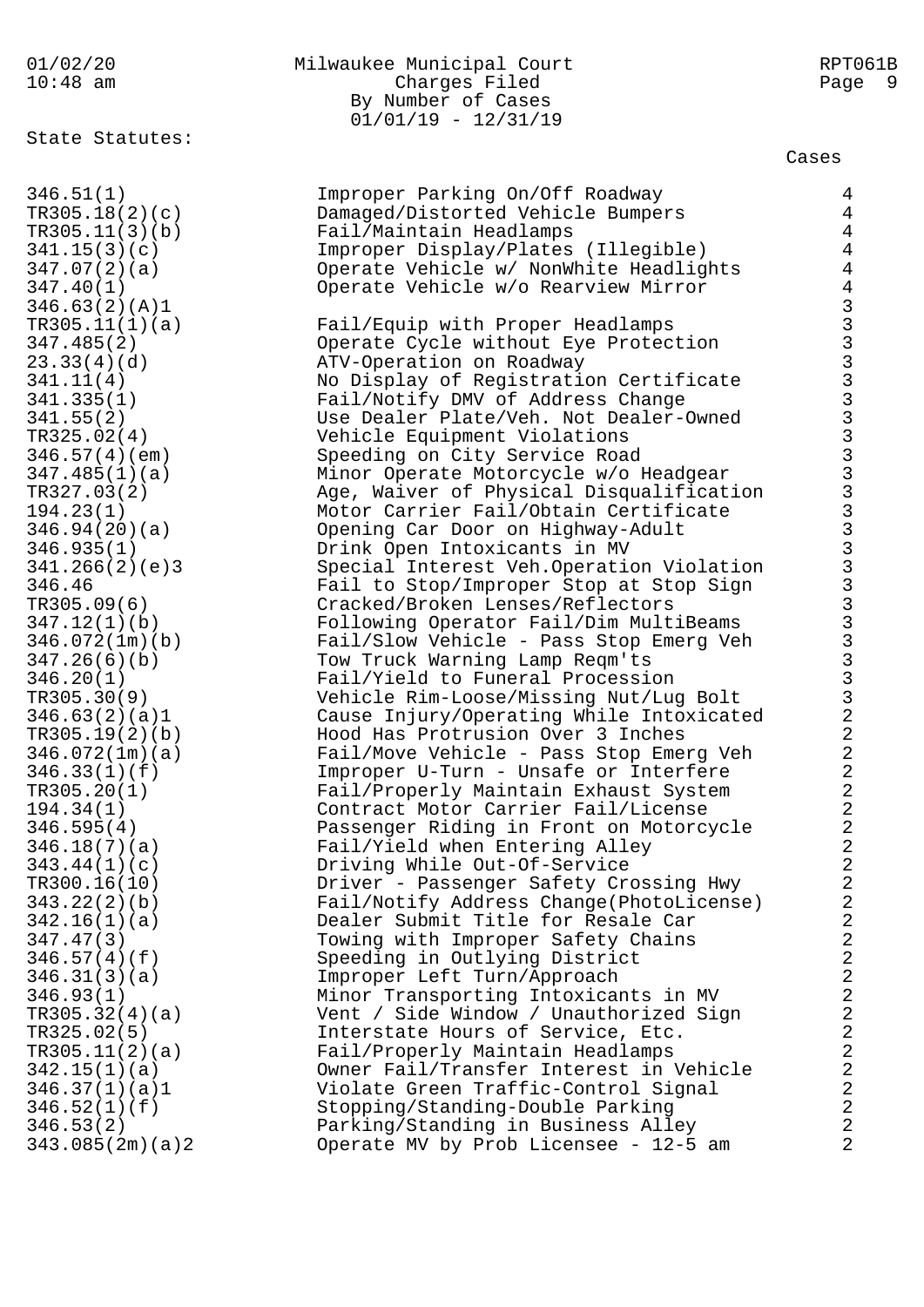01/02/20 Milwaukee Municipal Court RPT061B 10:48 am Charges Filed Page 10 By Number of Cases 01/01/19 - 12/31/19 State Statutes: Cases TR305.15(2) Fail/Properly Maintain Stop Lamps 2 346.37(1)(d)1 Violate Green Traffic Arrow 2 346.70(5) Falsifying Accident Report 2 346.59(1) Impeding Traffic by Slow Speed 2 TR305.18(2)(a) Fail/Properly Mount Vehicle Bumpers 2 341.15(1m)(b) Fail/Attach Front Regis. Decal/Tag 2 TR305.32(5)(a) Rear Window Unauthorized Sign 2 346.47(1) Fail/Yield/Stop/Emerging from Alley 2 TR305.17(1) Fail/Properly Maintain Brakes 2 TR305.11(3)(c) Tinted Headlamps 2 346.35 Improper Signal for Stop/Turn 2 TR305.13(1) Fail/Maintain License Plate Lamp Wiring 2 348.06(1) Operate Vehicle(Excess Height) w/oPermit 2 346.804 Bike Rules-Fail/Yield,Etc. on Sidewalk 2 346.25 Pedestrian/Bike FYR when CrossingRoadway 2 346.88(4) MV Windows Not Reasonably Clean 2 TR305.27(4) Fail/Maintain Safety Belts 2 347.15(2) Improperly Locate Veh.Directional Lights 1 TR305.32(1) Window Not Approved Safety Glass/Damaged 1 343.07(1g)(bm) GDL Passenger Age Violation 1 343.50(11) Fail/Surrender Cancelled ID Card 1 347.43(1) Operate Motor Vehicle w/o Safety Glass 1 346.57 Speeding Violations 346.57 346.18(7)(b) Fail/Yield when Crossing Sidewalk 1 347.15(3) Directional Signal to be Visible/Driver 1 TR305.16(4) Covered/Obscured Tail Lamps/Reflectors 1 347.35(1a) Fail/Equip Vehicle w/ Parking Brake 1 TR327.03(3) Fed Reg/Safety - General 1 342.34(2)(a) Junked Vehicle-Failure to Report 1 346.80(5) Bike Rules-Fail/Yield to Motor Vehicles 1 346.57(4)(gm) Speeding on Freeway 1  $346.89(4)(a)$  1 346.89(4)(b)2 1 347.16(2)(b) Operate Trailer w/o Rear Reflectors 1 TR305.47 Motorcycle-Tires Meet Reqmts 1 350.08 Snowmobile Owner Permit Unauth.Operation 1 346.595(5) Operate Motorcycle w/o Headlights On 1 343.44(1)(B) 1 346.90 Following/Parking Near Emergency Vehicle 1 347.38(2) Unlawful Siren or Horn 1  $TR300.77(5)$  1 346.54(2) Improper Parking/Standing of Vehicle 1 346.89(5) Operate with Electronic Device in View 1 TR301.62(10) No Interlock or Inoperative 1 346.58(1) Exceed Speed/Metal-Rubber Tired Vehicles 1 346.09(4) Passing Vehicle Indicating Left Turn 1 TR305.35(4) Fail/Maintain Windshield Washer/Fluid 1 TR305.20(8) Air Pollution Control Equip Not Function 1 TR305.15(4) Cover/Obstruct Stop Lamp Lenses 1 348.15(3)(c) Violate Class A Hwy Weight Limits 1  $346.63(2)$  1  $tr305.16(2)$  1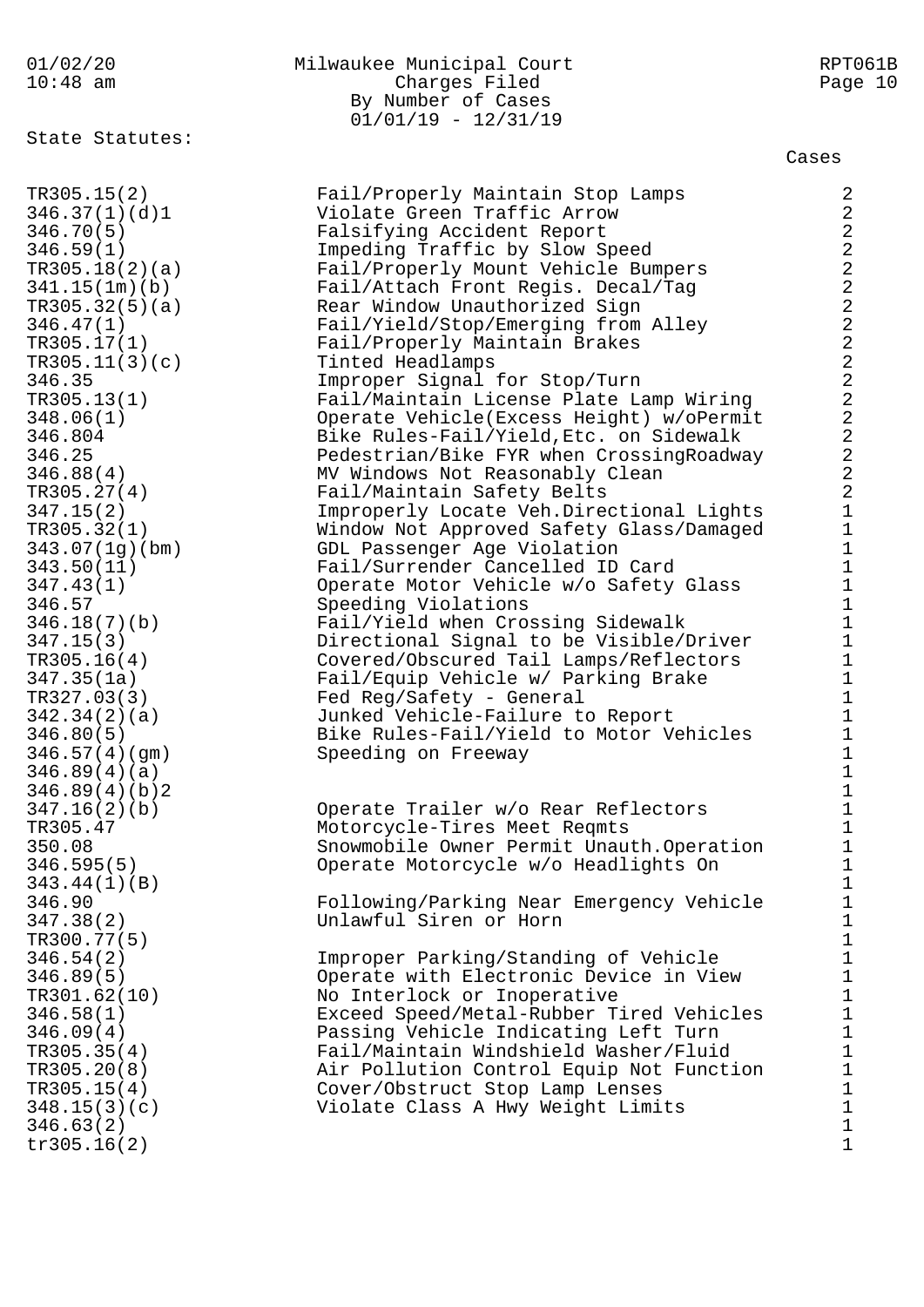State Statutes:

# 01/02/20 Milwaukee Municipal Court RPT061B 10:48 am Charges Filed Page 11 By Number of Cases 01/01/19 - 12/31/19

Cases

347.09(1)(c) Operate Special Vehicle w/o Headlights 1 346.88(3)(c) Obstructed Driver's Vision-Rear View 1 346.53 Parking/Standing Where Prohibited 1 347.45(1) Operate Motor Vehicle w/o Proper Tires 1 346.935 Drink Open Intoxicants in MV 1 287.81(2)(b) 1 TR305.35(1) Fail/Equip Required Wipers 1 347.07(2)(c) Operate Vehicle w/ Flashing Light 1 TR305.51(1) Fail/Equip Required Brakes 1 TR305.20(5) Tail Pipe Not Extend Past Passenger Comp 1 346.33(1m) Unlawful U-Turn 1 TR305.43(1) Motorcycle-Fail/Equip Lighting Device 1 347.485(1)(am) Operate Cycle w/ Passenger w/o Headgear 1 347.487 Illegal Cycle Riding/Seating Equipment 1 347.455(1) Operate Vehicle w/ Height Modifications 1 346.53(4) Parking/Standing in Driveway 1 346.455 Fail/Stop for Fire Truck at Fire Station 1 346.53(5) Parking/Standing near Crosswalk 1 346.52(1)(a) Stopping/Standing w/i Intersection 1 346.80(4) Bike Rules-Ride Where Prohibited by Sign 1 TR305.29(5)(b) Fail/Maintain Steering Wheel 1 347.35(2) Operate Moped/Cycle w/o Capable Brakes 1 346.075(1) Overtaking & Passing Bicycles 1 346.57(4)(c) Speeding in Pedestrian Safety Zone 1 347.38(4) Unlawful Use-Emerg. Vehicle Siren 1 TR327.05(3)(a) Interstate Record of Duty Status 1 348.05(1) Operate Vehicle(Excess Width) w/o Permit 1 346.38(1) Pedestrian Signal Violation 1 TR305.30(3) Vehicle Tires Protrudes >2 Inches Beyond 1 343.22(2)(a) Fail/Apply Photo License/Address Change 1 347.36(3) Fail/Maintain Veh.Brakes/Working Order 1 346.457(1) Owner's Liability-Pass Fire Truck 1 347.48(1) Violation of Safety Belt Requirements 1 346.38(2) Bike/Pedes Violate Pedestrian Signal 1 TR305.28(1) Fail/Maintain Vehicle Speedometer 1 346.37(1)(c)2 Pedes/Bike Violate Red Traffic Light 1 343.05(3)(c) Operate Moped w/o Valid License 1 348.15(3)(b) Violate Class A Hwy Weight Limits 1 346.23(2) FYR at Divided Highway 1 346.33(1)(d) Unlawful U/Y Turn-Erected Signs 1 TR305.09(3) Fail/Maintain Signal Indicator Lamps 1 TR325.02(2) Violation of Out of Service Notice 1 348.10(2) Operate Veh. Fail/Prevent Leaking Load 1 346.46(2)(a) Improper Stop/Stop Sign-Clear Line 1 TR305.29(2) Fail/Maintain Steering System 1 346.14(2)(a) Truck Following Too Closely 1 TR305.06(1) Operate with Missing/Altered Vehicle ID 1 346.94(13) Abandoned Motor Vehicle 1 347.26(6)(a) Service Vehicle Warning Lamp Reqm'ts 1 TR305.29(5)(a) Improper Size Steering Wheel 1 TR305.20(3) No Protection on Exposed Exhaust System 1